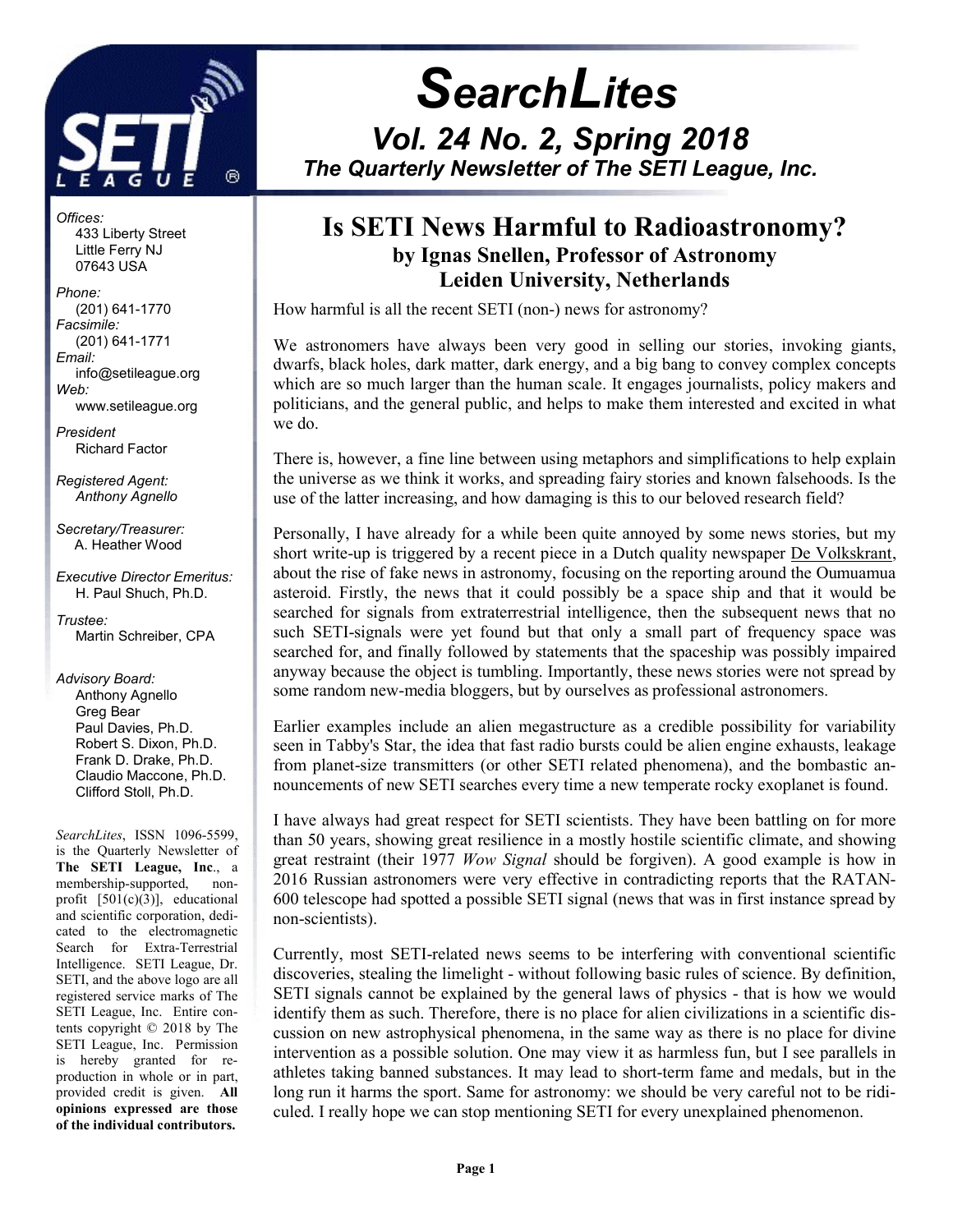## Quantifying Earth's Electromagnetic Leakage by Frank D. Drake

One of the justifications for observational SETI is that Earth has been radiating electromagnetic signals into space for the better part of a century, so other technological societies may be doing so as well. This is a story about quantifying Earth's electromagnetic leakage, a story which few people know for reasons which will become obvious.

Go on Google Earth to longitude 79.27 west, latitude 38.515 north. There you will see something quite amazing - a major radio observatory almost no one has ever heard of! There are some 13 fully steerable big dishes, the largest being about 30 meters, and a cluster of ten small dishes. This is the "Naval Communication Station, Sugar Grove, West Virginia" (where is the ocean?).

What is the history of this? It was built in the 1960's to exploit a discovery made by the Naval Research Lab, which was that the moon could be used as a high quality radio reflector. Not just for radar, but for clear voice communications. This motivated a truly major project to build, as quickly as possible, a 600-foot fully steerable radio telescope with capabilities at centimeter wavelengths. The idea was to eavesdrop on the communications channels of the Soviet Union, which would be possible using "moon bounce" whenever the moon was visible from Sugar Grove and the Soviet Union at the same time (which is not a lot of the day). This was happening at the height of the Cold War. A frantic construction project was started. Not only a big telescope was to be built, but a major power station to provide uninterrupted power -- the big dish was also a giant sail, and would require a great deal of power to steer properly in strong winds. The power station would need a dedicated natural gas supply line from Pennsylvania to guarantee reliable service. A small town would have to be built to house not only the necessarily large electronics staff, but also the huge number of linguists who would listen to all the intercepted channels, which might be in the hundreds at any time. Picture a bee hive of little rooms, all underground, protected from RFI by overhead imported charcoal and soil, with each room having a linguist with headphones on listening to conversations in far away Russia. It was there. I saw it.

A group of us from the NRAO were invited to visit the place after it had been under construction for about a year. The things mentioned above, village and all, were already in place. The huge rotating base of the telescope,which was many stories high, was in place, and the towers to support the dish, each more than 300 feet high, were far along in construction. There were huge structural components on the ground everywhere. The whole thing seemed like something out of a science fiction movie. It had been adopted as the symbol to be used with the Centennial Birthday Celebrations of the State of West Virginia in 1961. There were countless coffee mugs and T-shirts with an artist's conception of the telescope on them and souvenirs of all kinds.

Then things went off the tracks, figuratively and in reality. The construction of the rotating base had been designed before the detailed engineering design of the dish had been complete. As the dish design became finalized, it was realized that the dish structure, to be sufficiently robust, would have to use heavier steel members than in the preliminary designs. The overall weight of the finished dish grew. In fact, it grew so much that the rotating base, as already built, was no longer strong enough to support the dish. Large parts of it had to be removed and replaced with sturdier steel. This would cost a lot, and would lead to a large delay in the date of completion. Would Congress go along with this? And then came the last straw, or rather giant piece of concrete falling on it. It was 1962, the fourth year of the space age. The US had enough experience to know that you could build satellites to be placed in low Earth orbit which could carry out the eavesdropping function, but for the whole Soviet Union and 24 hours a day. So much better than the big dish! The project was canceled! -- As quietly as is possible with a project which is 80 stories high. The government of West Virginia was devastated -- all those coffee cups and T-shirts wasted.

The Navy continued to complete the site as a radio observatory. Clearly there is a lot of activity of some kind going on there. If you look at the image on Google Earth, you can see the remnants of the circular foundations of the base of the 600-foot dish. A sort of astronomical Stonehenge. Once there were great structures, much like Stonehenge, on the foundations still visible in the soil. Much of the town is still there, just to the north of the site. It looks like a neat, company, town. Has the site been used to collect information via moon bounce, as originally intended? If so, there must be a huge collection of well-calibrated data on the radio signature of Earth as seen from interstellar distances. Maybe there is no need to design space missions to gather data about Earth's electromagnetic leakage. The data already exists somewhere in Sugar Grove.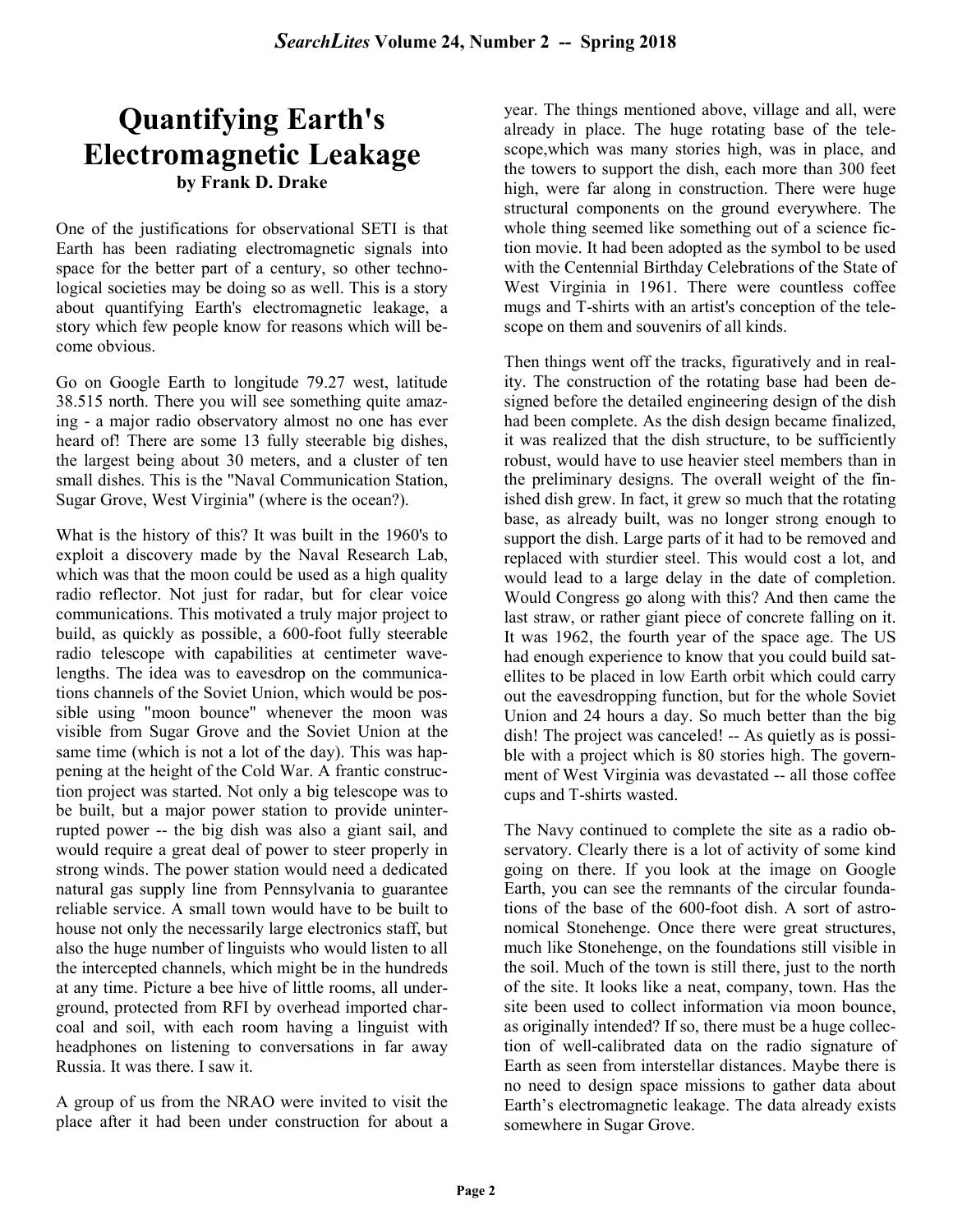## Guest Editorial:

## On Ursula Le Guin by Paul Gilster, from Centauri Dreams (used by permission)

Thinking about Ursula Le Guin takes me to a single place. It is a snow-driven landscape, a glaciated world of constant winter called Gethen, whose name means 'winter' in the language of its people. I was reading The Left Hand of Darkness while snow pelted down outside one afternoon in upstate New York, waiting for my wife to get back from her teaching job, nursing a cup of tea and finding my mental location fusing with Le Guin's fascinating world.

For The Left Hand of Darkness was a spectacular introduction to Le Guin. I had seen her name and even had, somewhere in the stacks, a copy of her first novel, Rocannon's World (1966), part of an Ace Double that I never got around to reading. The Left Hand of Darkness came out in 1969 but it was in the late 70's that I read it. I had been through "The Word for World is Forest" when reading Again, Dangerous Visions (1972), one of Harlan Ellison's anthologies, and although it won a Hugo Award in 1973, I hadn't found it as much compelling as didactic and all too linked to its era.

I just wasn't, in other words, prepared for The Left Hand of Darkness, which explores a world in which the inhabitants have no fixed sex. I had read Samuel Delany's Triton (1976), which deals in some of the same themes, without enthusiasm — I would learn later that Delany saw connections between the novel and Le Guin's later novel The Dispossessed (1974) — although positing a world where people can change appearance and gender at will provided Delany with vast terrain for exploration.

What made The Left Hand of Darkness stand out for me was simply the quality of its prose. Le Guin wrote the novel without sacrificing narrative flow, mining her subject with the gaze of a person who had been raised by two anthropologists (her mother's book Ishi in Two Worlds (1960) had been widely acclaimed for its look at Californian Indian culture), but she was much more than a chronicler of scientific detail. A dispassionate eye couples in the novel with an explorer's growing wonderment at place, at people. And the language:

Even as I think this the world's sun dims between clouds ragathering, and soon a flaw of rain runs sparse and hard upriver, spattering the crowds on the Embankment, darkening the sky. As the king comes down the gangplank the light breaks through a last time, and his white figure and the great arch stand out a moment vivid and splendid against the storm-darkened south. The clouds close, A cold wind comes tearing up Port-and-Palace Street, the river goes gray, the trees on the Embankment shudder. The parade is over. Half an hour later it is snowing.

I can't speak about The Dispossessed (1974) because I've never read it. In fact, there is a great deal of Le Guin I haven't read. But when the writer died last month, I was reminded of my frequent intention of getting into her essays. A new volume called No Time to Spare: Thinking About What Matters had gone on my Amazon wishlist as soon as I saw it in 2017, but I also wanted to cycle back around to her Earthsea series.

As for The Left Hand of Darkness, though, what sticks with me as well as the evocation of place and the vivid sense of snow is the idea behind its civilization. The Hainish universe, beginning with Rocannon's World, assumes that humans evolved not on Earth but on a planet some 140 light years away called Hain. Because its inhabitants colonized many stellar systems, the possibility was strong that any exploratory vessels from Earth would encounter populations that had been seeded as we had on their worlds. The effort becomes one of re-creating a lost interstellar civilization, using starships traveling close to the speed of light.

I'm told that the ansible was introduced in Rocannon's World as a way of communicating instantaneously, so a civilization otherwise bound by lightspeed could manage its affairs. Many authors have used an ansible in their work since (and I also think of Dave Langford's science fiction news and tip-zine of the same name). Le Guin's galactic civilization becomes known as the Ekumen by the time of The Left Hand of Darkness, comprising fully 83 worlds. I like the fact that Le Guin contrasted science fiction, which she insisted could be serious literature, with some of the creative-writing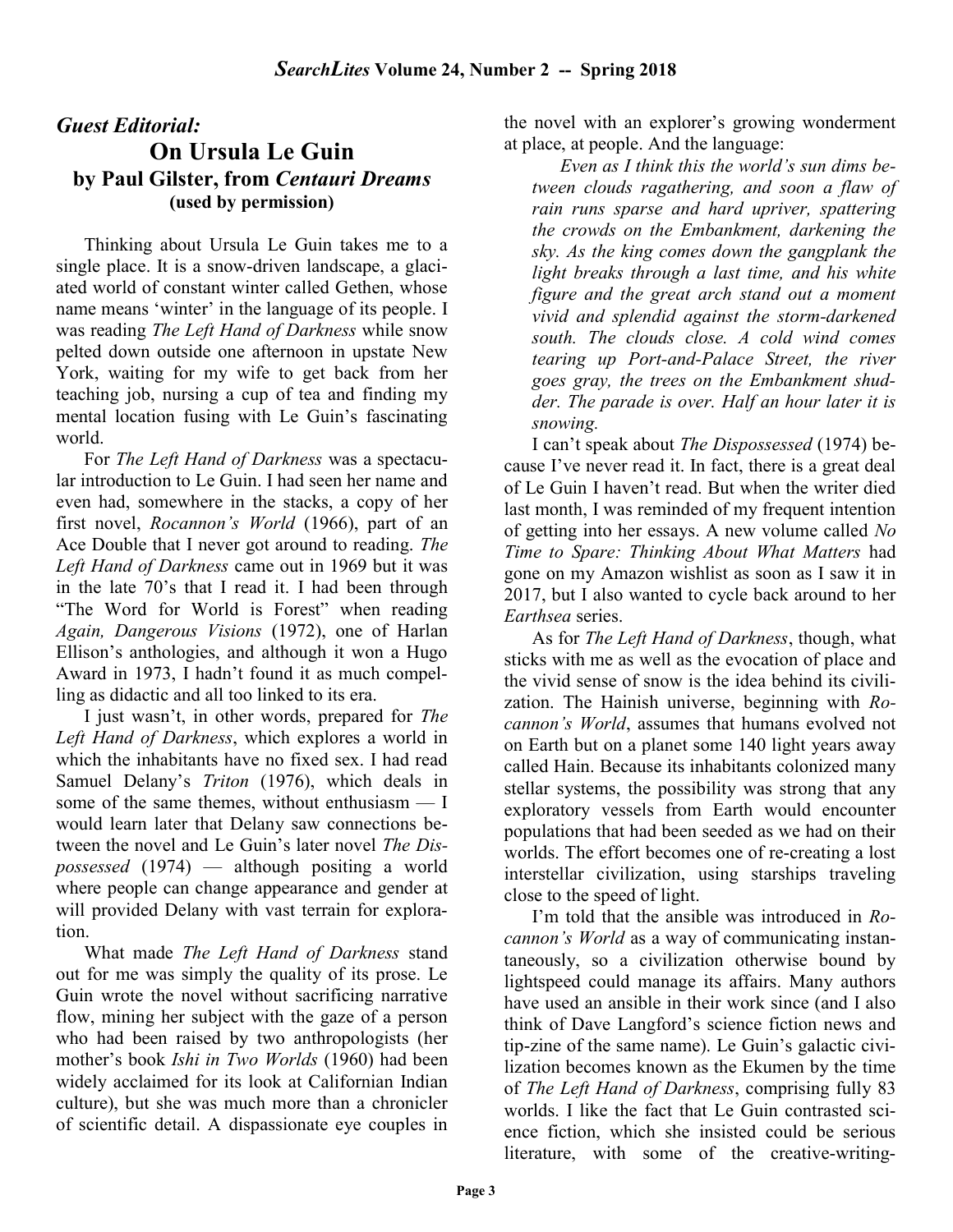workshop fiction that is all too easily churned out today:

"The thing to remember, however exotic or futuristic or alien the mirror seems, is that you are in fact looking at your world and yourself. Serious science fiction is just as much about the real world and human beings as realistic novels are. (Sometimes more so, I think when faced with yet another dreary story about a dysfunctional upper middle class East Coast urban family.) After all, the imagination can only take apart reality and recombine it. We aren't God, our word isn't the world. But our minds can learn a lot about the world by playing with it, and the imagination finds an infinite playing field in fiction."

(Interview, Electric Lit, August 7, 2014)

The Left Hand of Darkness took both Hugo and Nebula awards and became a fixture wherever science fiction was taught in the academy, surely the first SF novel to do so. No less a figure than Harold Bloom described the book in his monumental The Western Canon. I may not be the only writer who sees Le Guin invariably through its lens.

The New York Times has a fine obituary for Le Guin, as does the Washington Post, but if you want to get to know her views up close, read John Wray's interview in the Paris Review. What a fine, spirited person! Here Wray, who is no slouch at working science fictional elements into his own novels, asks her about the genre:

I don't think science fiction is a very good name for it, but it's the name that we've got. It is different from other kinds of writing, I suppose, so it deserves a name of its own. But where I can get prickly and combative is if I'm just called a sci-fi writer. I'm not. I'm a novelist and poet. Don't shove me into your damn pigeonhole, where I don't fit, because I'm all over. My tentacles are coming out of the pigeonhole in all directions.

Disclaimer: The opinions expressed in editorials are those of the individual authors, and do not necessarily reflect the position of The SETI League, Inc., its Trustees, officers, Advisory Board, members, donors, or commercial sponsors.

## Event Horizon

SearchLites readers are apprised of the following conferences and meetings at which SETI-related information will be presented. League members are invited to check our World Wide Web site (www.setileague.org) under *Event Horizon*, or email to us at info@setileague.org, to obtain further details. Members are also encouraged to send in information about upcoming events of which we may be unaware.

April 22, 2018, 1300 EDT: Twenty-Fourth SETI League Annual Membership Meeting, Little Ferry, NJ.

May 25 - 28, 2018: Balticon 52 Baltimore Science Fiction society Annual Convention, Baltimore MD. July 22 - 25, 2018: Society of Amateur Radio Astronomers Conference, NRAO Green Bank, WV. August 16 - 20, 2018: 76th World Science Fiction Convention, San Jose CA.

October 1 - 5, 2018: 69th International Astronautical Congress, Bremen, Germany

November 16 - 18, 2018: Philcon, Cherry Hill, NJ. April 28, 2019, 1300 EDT: Twenty-Fifth SETI League Annual Membership Meeting, Little Ferry, NJ.

May 24 - 27, 2019: Balticon 53 Baltimore Science Fiction society Annual Convention, Baltimore MD. August 15 - 19, 2019: 77th World Science Fiction Convention, Dublin, Ireland

October 21 - 25, 2019: 70th International Astronautical Congress, Washington DC



Want a painless way to support The SETI League? Browse to www.smile.amazon.com. In the "Pick your own charitable organization" box, just type in "SETI League." Now, every time you shop Amazon, they will donate a half percent of your purchase price to SETI research!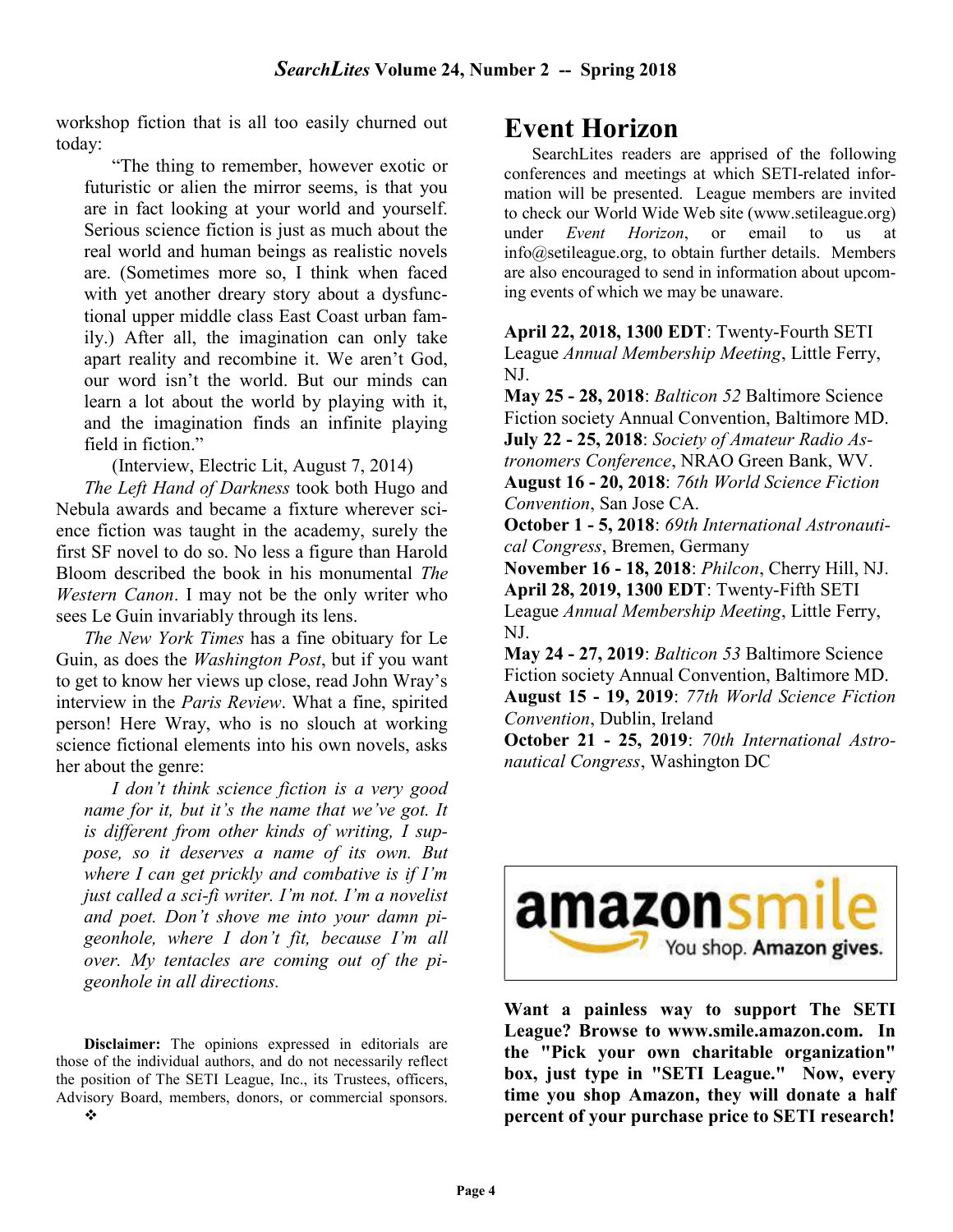## Announcement of the Twenty-Fourth Annual Membership Meeting Sunday, 22 April 2018, Little Ferry NJ

 In accordance with Article IV, Section 1 of our duly approved Bylaws, the Trustees of The SETI League, Inc. hereby schedule our Twenty-first Annual Membership Meeting for 1 PM Eastern time on Sunday, April 22, 2018, at the conference room of Eventide, Inc., One Alsan Way, Little Ferry NJ 07643. This office is located adjacent to The SETI League office, one block north of Route 46 and one mile east of the Teterboro Airport, accessed off of Route 46 via Liberty Street to Harding Avenue to Alsan Way. Here is a map, courtesy of MapQuest.



We recommend that out-of-town members and guests flying in commercially use the Newark International Airport (EWR), which is about twenty minutes South of our office. There is a wide variety of hotels available at the Newark Airport. A rental car is recommended. From Newark, drive North on the New Jersey Turnpike to US Route 46 Westbound, cross over the Hackensack River, and two long blocks after the traffic circle, turn right onto Liberty Street.

Our members and guests using General Aviation are invited to use the Teterboro Airport (there *are* landing fees and a security fee). Of the half-dozen Fixed Base Operators offering transient parking, we recommend Atlantic Aviation (ask Ground Control for parking in the Atlantic Midfield). They should be able to assist you with ground transportation, and will waive the ramp fee if you purchase fuel. Please coordinate your schedules and needs in advance through our secretary via email to heather at setileague dot org.

As attendance by one percent of the League's membership constitutes a quorum, all members in good standing are encouraged to attend. The preliminary agenda for this meeting, per Bylaws Article XII, appears below.

Per Article IV, Section 3 our Bylaws, written or electronic notice of this Meeting is being provided to all members in good standing, not less than ten days nor more than ninety days prior to the meeting date. Members are encouraged to submit additional Old Business and New Business items for inclusion in the Agenda. Please email your agenda items to paul at setileague dot org, not later than April 1, 2018. For planning purposes, we would appreciate it if members would also RSVP to our secretary, heather at setileague dot org, if planning to attend.

The annual Board of Trustees Meeting required per Bylaws Article V, Section 3 will immediately follow the Membership Meeting. All SETI League members in good standing are welcome to attend.

#### Preliminary Agenda

- Call to Order
- Minutes of 2017 Membership Meeting
- Financial Report
- Committee Reports
- Old Business
- New Business
- Good and Welfare
- Adjournment